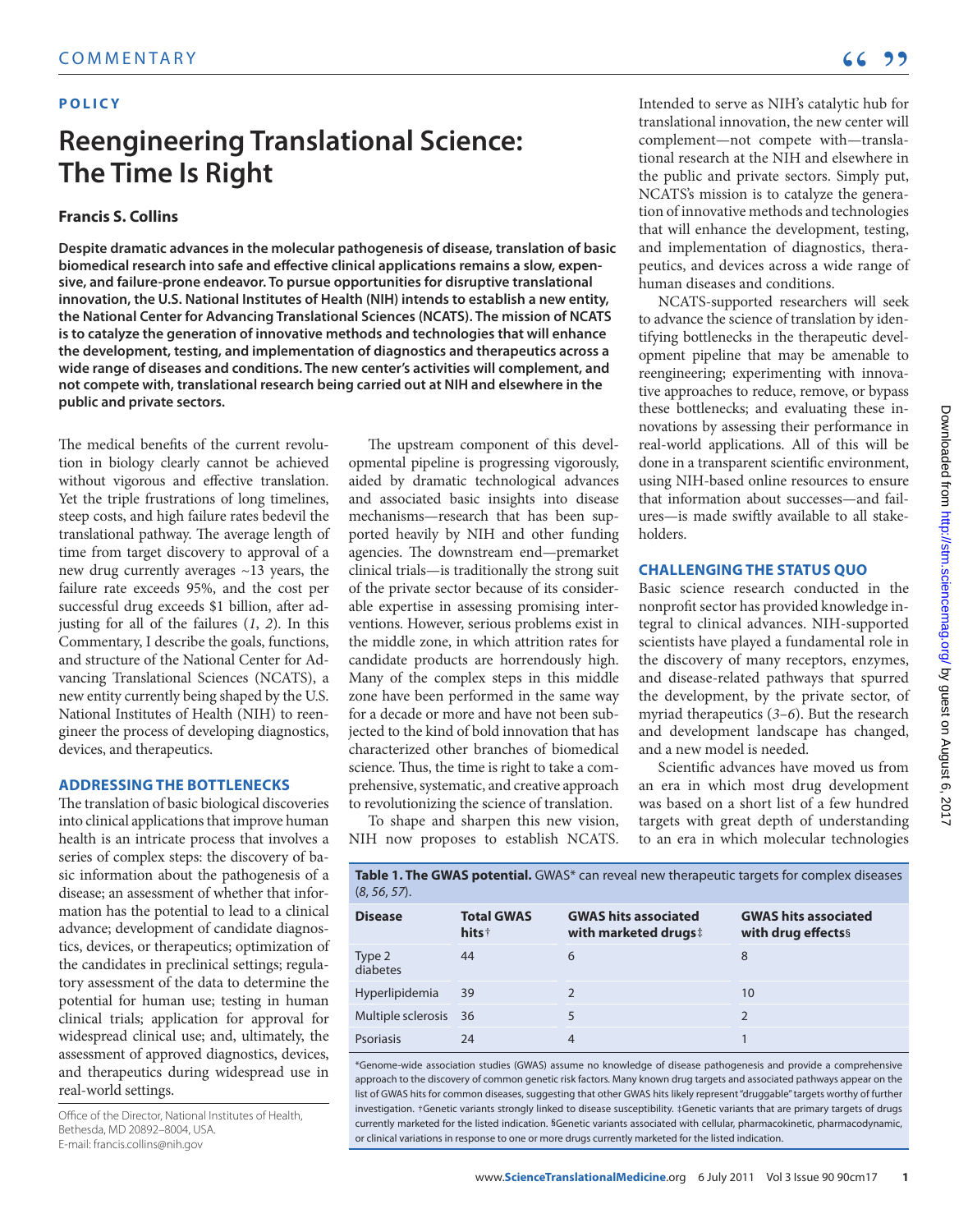provide thousands of new potential drug targets but limited information about their mechanisms and potential "druggability." To give just one example, efforts that use the genome-wide association studies (GWAS) approach have revealed 1100 well-validated genetic risk factors for common diseases (*7*, *8*). Given that many known drug targets have turned up in GWAS research (Table 1), it seems likely that previously unknown targets also lie hidden in the vast trove of GWAS data. Furthermore, in recent years research has uncovered the genetic bases of thousands of Mendelian disorders, suggesting possible interventional strategies for these rarer diseases and conditions.

Data-intensive research strategies—from GWAS analyses, to deep sequencing of the genomes of individuals with exceptional phenotypes, to studies of epigenomic regulation of gene expression, to more comprehensive methods to assess proteomes, metabolomes, and cellular pathways—have exposed many new potential avenues for clinical intervention. Further, these approaches have revealed that diseases once considered quite distinct can share similar molecular pathways; this realization suggests that the entire framework of medical taxonomy requires rethinking and that therapeutics of the future likely will be designed with cellular networks in mind, rather than being limited by historical designations of disease category.

-is array of new opportunities should portend a revolution in therapeutics discovery. Clinical advances, however, have been frustratingly slow to arrive: Therapies currently exist for only about 200 of the  $\sim$ 4000 conditions (9) with defined molecular causes. Furthermore, the potential utility of most of the newly discovered molecular targets will not be easy to validate. Even worse, the serious challenges that currently confront the private sector may make it dif ficult to capitalize on these new opportunities. Current trends are indeed disturbing. Over the past 15 years, the annual rate of approval for drugs that address a new target class has not kept pace with the substantially increased investments that have been made in research and development (*1*, *10*). Faced with economic stresses and patent expirations, many pharmaceutical companies are reducing their investments in research, and biotechnology companies are finding it difficult to obtain venture capital for projects that need many years of support to achieve profitability (11, 12).

Diverse commentators have expressed serious concerns about the sustainability of the current translational process. However, as can sometimes happen in the midst of crisis, this uncertainty is inspiring creative ideas among the various stakeholders and fueling quests for ground-breaking translational models. Consistent with our mission, NIH has envisioned ways to contribute to the building of a new translational paradigm.

#### **PARALLELS WITH THE PAST**

Twenty-five years ago, a vigorous debate emerged in the scientific community over whether the government should invest in a large-scale effort to sequence the human genome. Many concerns were raised about technical feasibility and potential diversion of critical resources from other valuable research activities. However, most would now agree that the Human Genome Project moved the fledgling field of genomic science beyond methods that were slow, expensive, and of variable quality toward organized, highly efficient approaches that have revolutionized biomedical research and continue to evolve (*13*, *14*).

Although the parallels are not precise, the field of translational science today faces some challenges that are similar to those of the genomics field in 1990. For example, little focused effort has been devoted to the translational process itself as a scientific problem amenable to innovation. As was the case with genomics, translational science needs to shift from a series of one-off solutions toward a more comprehensive strategy. And as with sequencing of the human genome, many of the most crucial challenges confronting translational science today are precompetitive ones. The development of systematic approaches for target validation, the reengineering of rate-limiting and failure-prone steps in the therapeutic development process, and the urgent need to increase the critical mass of well-trained individuals to drive innovations are among the various translational challenges that are ill-suited for solutions derived solely from the private sector.

#### **NCATS: THINKING DIFFERENTLY**

The capabilities being gathered into NCATS will offer researchers unparalleled opportunities for intense focus on the reengineering of the translational process, from initial target identification to first-in-human application of small molecules, biologics, diagnostics, and devices. Taking care to

avoid a "top-down" management approach, NCATS will count on the scientific community to conceive highly innovative ideas and propose potential implementation projects. The most promising programs will be funded through NIH's highly respected, peer-reviewed grant- and contract-awarding process. Early discussions with a variety of stakeholders have identified several components of translational science that are ripe for the new scientific approach offered by NCATS and will likely be the subject of early targeted funding opportunities.

*Therapeutic target validation.* Translational science is awash with newly discovered but unvalidated therapeutic targets. NCATS will support broadly applicable rather than disease-specific target-validation approaches and the investigation of nontraditional therapeutic targets that are considered too risky for industry investment. These include systematic efforts to identify the functional variants that drive GWAS signals (*15*, *16*), identification of the minimal set of functional modules used by the human cells to achieve homeostasis (*17*), a focus on targets that may be relevant to multiple diseases, and the application of whole-exome or whole-genome sequencing to identify rare individuals with loss-of-function mutations in proteins that then become candidates for therapeutic targeting, such as the much-cited example in which investigation of the *PCSK9* gene led to a promising new approach to the treatment of heart disease (*18*).

*Chemistry.* Synthesis, isolation, derivatization, and characterization of small and large molecules are the foundations of much of drug development. In recent years, innovations in parallel synthesis and analysis methods have greatly increased. A variety of innovative approaches hold promise for expanding the currently druggable space and opening new vistas for therapeutic development (*19*), many of which can be accelerated by NCATS support. These approaches include the expansion of the types of molecules used as therapeutics (aptamers, peptoids, carbohydrates, locked peptides, and peptide nucleic acids); reinvigoration of natural products chemistry (*20*); and exploration of new methods for lead identification, such as fragment-based drug design and structure-activity relationships obtained with nuclear magnetic resonance. NCATS can also encourage innovations in chemistry for drug delivery, such as nanoparticles; imaging agents for use as biomarkers; and detection technologies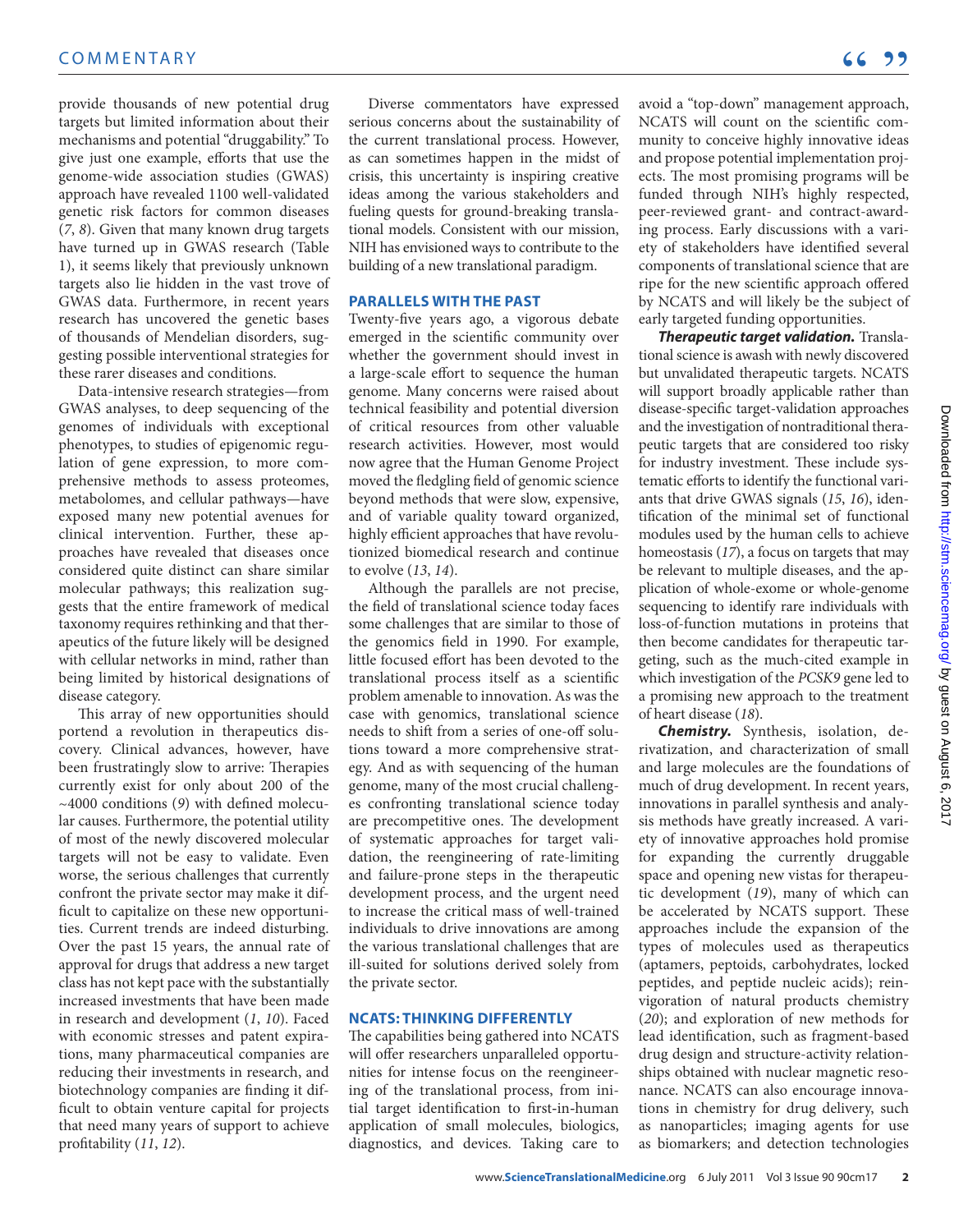for use in diagnostics. In all of these areas, NCATS will seek to identify opportunities for precompetitive innovation that are not currently being supported by academic or industry initiatives.

*Virtual drug design.* As the database of protein structures rapidly grows, the ability to predict molecular structures with the desired properties of agonists or antagonists holds increasing promise, and yet the computational aspects remain extremely challenging (*21*). NCATS plans to encourage novel algorithm development in this area of research.

**Preclinical toxicology.** The use of small and large animals to predict safety in humans is a long-standing but not always reliable practice in translational science (*22*). New cell-based approaches have the potential to improve drug safety prediction before use in patients (23). The NIH-EPA-FDA Tox21 consortium has already begun this effort  $(24)$ , which may benefit from the use of (i) three**-**dimensional tissue-engineered organoids representative of human heart, liver, and kidney and (ii) induced pluripotent stem cells derived from individuals of selected genotypes that may allow an in vitro assessment of pharmacogenomics (*25*).

**Biomarkers.** The identification of reliable predictors of therapeutic response, especially in cases where the natural history of the disease is prolonged, can be a critical component of a successful therapeutic development program (*26*). Similarly, biomarkers that allow stratification of patient populations may facilitate a reduction in the size of some clinical trials. The Biomarkers Consortium, managed by the Foundation for NIH with the involvement of more than 20 pharmaceutical companies, has made strides in this arena (*27*), but the need for better methodology and validation remains compelling.

*Efficacy testing.* The use of animal models for therapeutic development and target validation is time consuming, costly, and may not accurately predict efficacy in humans (28, *29*). As a result, many clinical compounds are carried forward only to fail in phase II or III trials; many others are probably abandoned because of the shortcomings of the model. Building on a potentially extensive network of collaborations with academic centers and advocacy groups, NCATS will aim to develop more reliable efficacy models that are based on access to biobanks of human tissues, use of human embryonic stem cell and induced pluripotent stem cell models of disease, and improved validation of assays. With earlier and more rigorous target validation in human tissues, it may be justifiable to skip the animal model assessment of ef ficacy altogether.

*Phase zero clinical trials.* Using as few as one or two human volunteers, phase zero trials allow in vivo testing of very low doses of appropriately labeled novel therapeutics to assess appropriate distribution to the desired target. Through access to academic research centers that received NIH Clinical and Translational Science Awards (CTSAs) and the NIH Clinical Center, NCATS can encourage further development of phase zero technologies such as positron emission tomography–ligand–assisted molecular imaging (*30*) and metabolomics (*31*) to provide a more direct pathway toward optimizing formulation, dosing, pharmacokinetics, and pharmacodynamics rather than depending so heavily on animal testing.

*Rescuing and repurposing.* Medicines that have been developed and approved for one indication are sometimes useful for the treatment of other diseases, leading to enormous savings in development time and costs. Notable examples of repurposing include thalidomide (Thalomid), originally (and tragically) developed to treat morning sickness and now found to be effective in the treatment of multiple myeloma (*32*), and losartan (Cozaar), a common bloodpressure medication now used to prevent aortic dissection in people with Marfan syndrome (*33*). However, broader and more systematic attempts at rescue and/or repurposing have not been attempted.

The recent development by NIH of a complete collection of compounds approved by the U.S. Food and Drug Administration (FDA) and its counterparts in Europe, Japan, and Canada, along with a comprehensive database of their known molecular targets, is a robust starting point for repurposing because that information can now be cross-referenced with data on the molecular causes of many rare and neglected diseases (*34*). An even bolder plan would be for NCATS to serve as an honest broker for matchmaking between compounds that have been abandoned by industry before approval and new applications for which these compounds might show efficacy (35).

*Clinical trial design.* Opportunities abound for experimenting with adaptive trial designs that can use interim data analyses to inform patient selection and the determination of optimal end points that

will demonstrate efficacy (36). Stratification on the basis of appropriate biomarkers can accelerate clinical candidate testing and eventual approval (*37*). In addition, through its network of academic clinical research centers, NCATS can support innovative designs for testing combination therapies, as optimal treatment of many diseases is likely to require multiple therapeutic agents (38-40). Such efforts will build upon what has been learned by NIH's early forays into this realm. Examples include (i) the I-SPY 2 clinical trial, a public-private effort involving the National Cancer Institute that is using an adaptive design to select and assess neoadjuvant chemotherapies for locally advanced breast cancer (*41*), and (ii) plans by the National Institute of Allergy and Infectious Diseases to develop adaptive designs for HIV vaccine trials, which will enable researchers to rapidly screen out poor vaccine candidates while extending evaluation of more promising ones (*42*).

**Postmarketing research.** The evaluation of therapeutics, diagnostics, and devices does not end at the time of FDA approval. In fact, growing opportunities for postmarketing research, facilitated by broader availability of electronic medical records, provides a critical component of the translational science agenda (*43*). Detecting signals of drug toxicity in rare individuals, assessing pharmacogenomic relationships, and evaluating the performance of health care delivery systems are just a few examples of the potential that lies ahead. One mission of the NIH is to ensure that the public reaps the full benefit of biomedical research, much of which is funded by taxpayers. To this end, NCATS is uniquely positioned and compelled to contribute to vigorous efforts in comparative effectiveness and implementation research as well as community outreach, which are often neglected late-stage components of the translational spectrum. Using the considerable strength of its clinical network, NCATS can support all of these endeavors as well as provide an enhanced focus on prevention research.

#### **A CATALYTIC HUB**

With the establishment of NCATS in the fall of 2011, NIH aims to reengineer the translation process by bringing together expertise from the public and private sectors in an atmosphere of collaboration and precompetitive transparency. Obviously, the only way that a relatively small entity such as NCATS can hope to carry out its ambitious agenda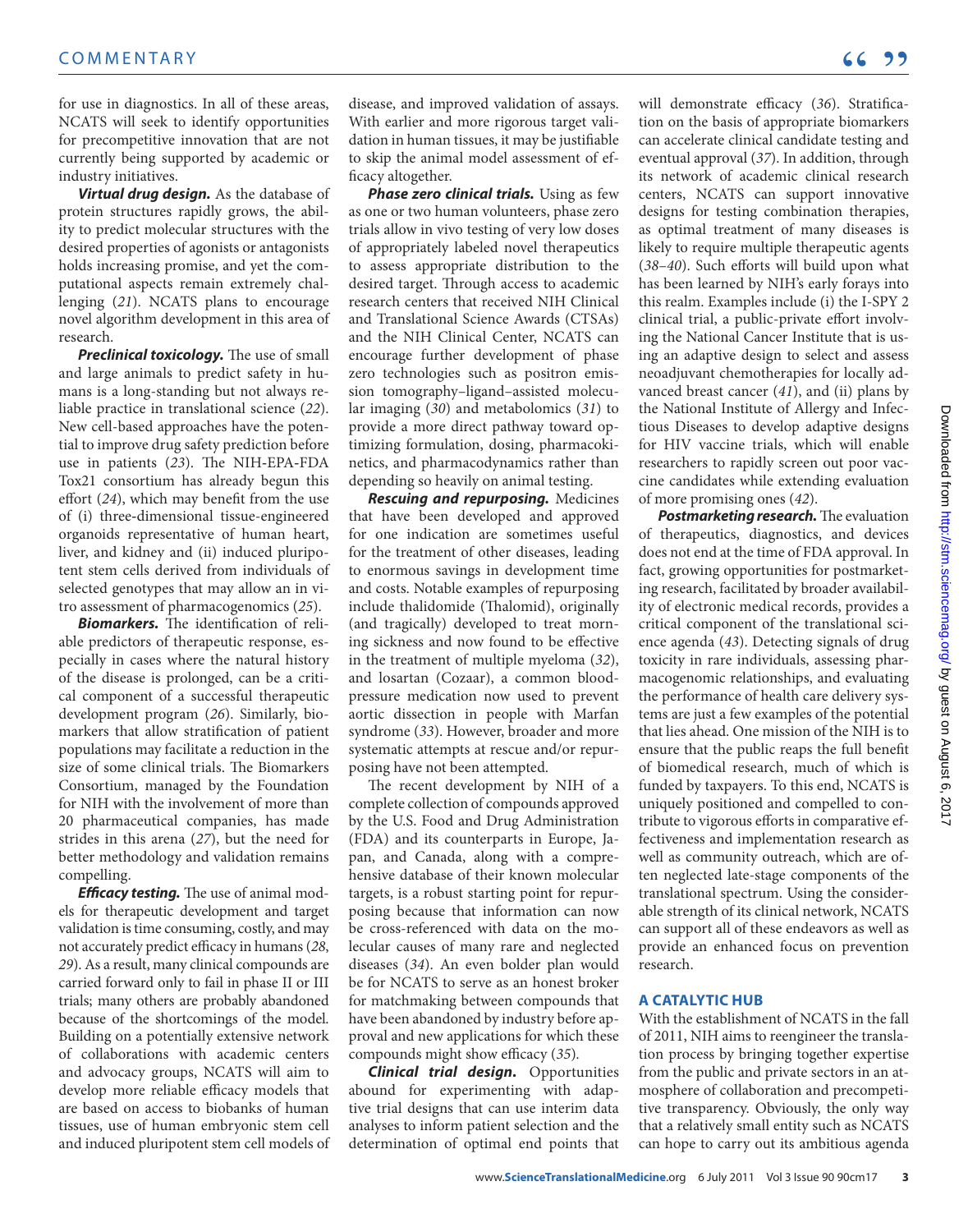| Program                                                               | <b>Description</b>                                                                                                                                                                            | <b>Contributions or expertises</b>                                                                                                                                                                       |
|-----------------------------------------------------------------------|-----------------------------------------------------------------------------------------------------------------------------------------------------------------------------------------------|----------------------------------------------------------------------------------------------------------------------------------------------------------------------------------------------------------|
| CTSA program (48)                                                     | Infrastructure grants awarded to academic medical institu-<br>tions to facilitate translational research                                                                                      | Network of 60 U.S. centers with expertise in preclinical<br>science, clinical trials, comparative effectiveness research,<br>training, and community engagement                                          |
| Components of the Molecu-<br>lar Libraries Program (58)               | Supports centers that provide access to large-scale screening,<br>medicinal chemistry, and informatics for the identification of<br>therapeutic and experimental chemical entities            | Assays development, high-throughput screening, medici-<br>nal chemistry, and compound databases                                                                                                          |
| Therapeutics for Rare and<br><b>Neglected Diseases (TRND)</b><br>(59) | A drug-development pipeline within the NIH used for<br>research collaborations with academic scientists, nonprofit<br>organizations, and companies working on rare and neglected<br>illnesses | Preclinical development of promising compounds                                                                                                                                                           |
| Rapid Access to Intervention-<br>al Development (RAID) (60)           | A competitive granting program that provides resources for<br>the development of new therapeutic agents                                                                                       | Access to resources for preclinical development, produc-<br>tion, bulk supply, GMP manufacturing, formulation, devel-<br>opment of an assay suitable for pharmacokinetic testing,<br>and animal toxicity |
| <b>Office of Rare Diseases</b><br>Research (61)                       | A multifunctional NIH office that serves as a focal point for<br>rare diseases                                                                                                                | Coordination and support of research on rare diseases                                                                                                                                                    |
| NIH-FDA Regulatory Science<br>Initiative (45, 46)                     | A competitive grant program that funds regulatory science                                                                                                                                     | Support of research on applicability of novel technologies<br>and approaches to regulatory review of drugs, biologics,<br>and devices                                                                    |
| <b>Cures Acceleration Network</b><br>$(CAN)$ $(62)$                   | A competitive grant program to fund translational solutions<br>to high-need medical problems; awaits appropriation                                                                            | Support of translational research with greater flexibility to<br>NIH to fund innovative research in therapeutic develop-<br>ment                                                                         |

**Table 2. NCATS components.** Programs that will be incorporated into or managed by NCATS (excepting CAN, which has not yet been funded) together represent ~\$720 million annually in research support.

is through an extensive network of partnerships. Because of its relatively neutral position as a component of the largest public funder of biomedical research, NCATS can serve as an effective convener of many different stakeholders. Also, because of its role within the U.S. Department of Health and Human Services, NCATS can partner with its sister agency, the FDA, in synergistic ways to advance regulatory science (*44*). For example, NCATS will house the recently established regulatory science initiative cofunded by NIH and FDA (45, 46). Through this assembly of scientific and regulatory  $ex$ pertises and technologies as well as interdisciplinary cross-pollination, NCATS will catalyze the development of new insights that, when implemented, can have broad benefits across diverse translational projects.

To succeed in its objectives as a catalytic hub for translational science, NCATS will assemble a wide range of preclinical and clinical capabilities from within NIH (Table 2) and reshape these components into an integrated scientific enterprise with new leadership and a bold new agenda to advance translation. NCATS will work closely with institutes and centers at NIH that are already deeply engaged in the translation process; a  $2010$  survey identified more than 500 ongoing projects at NIH in translational science (*47*)*.* NCATS also will seek and welcome

interactions with academic institutions, biotechnology and pharmaceutical companies, philanthropic organizations, and patient advocacy groups. Furthermore, for long-term success of the enterprise, NCATS will be connected closely with other related international efforts, such as the European Innovative Medicines Initiative.

The breadth of translational expertise inherent in researchers at the ~60 U.S. academic institutions that received NIH CTSAs represents one of NCATS's most valuable assets, and CTSA scientists are likely to be a leading source of new translational ideas. In addition to conducting preclinical research, the CTSA institutions can enable first-in-human trials for clinical candidates across the spectrum of rare and common diseases in appropriate patient subpopulations; develop and test innovative trial designs; provide remarkable strength in the conduct of postmarketing clinical research; and offer a natural home for community outreach, training, and education (*48*).

The only component of NCATS that is not already established is the Cures Acceleration Network (CAN), which Congress will  $\frac{1}{2}$  consider for funding in the next fiscal year. If supported, CAN would provide NIH with much-needed flexible funding authorities, including the ability to make grant awards of up to \$15 million per year to academic

and private-sector consortia and to manage projects actively and aggressively by using mechanisms similar to those used by the Defense Advanced Research Projects Agency (DARPA).

#### **TIME TO MOVE FORWARD**

In a time of fiscal constraints, some have questioned whether this new vision for advancing translational sciences is the best use of NIH resources. Because NCATS will be formed primarily by uniting and realigning already-funded components of the NIH research enterprise (Table 2), the new initiative will do little to shift the balance between funding allocation for basic and applied research in the NIH budget portfolio. In fact, given the well-recognized "virtuous cycle" (*49*) from basic research to clinical research and back again, a highly effective translational research program will be likely to stimulate fresh ideas in the basic science arena as well. The integration of these multiple components into a new entity will provide NCATS senior leadership—to be recruited in the next year—with the chance to shape a vibrant research organization, ensuring that the whole will become much greater than the sum of its parts.

Scientists and policy-makers also have voiced concerns about whether NIH possesses the necessary scientific expertise to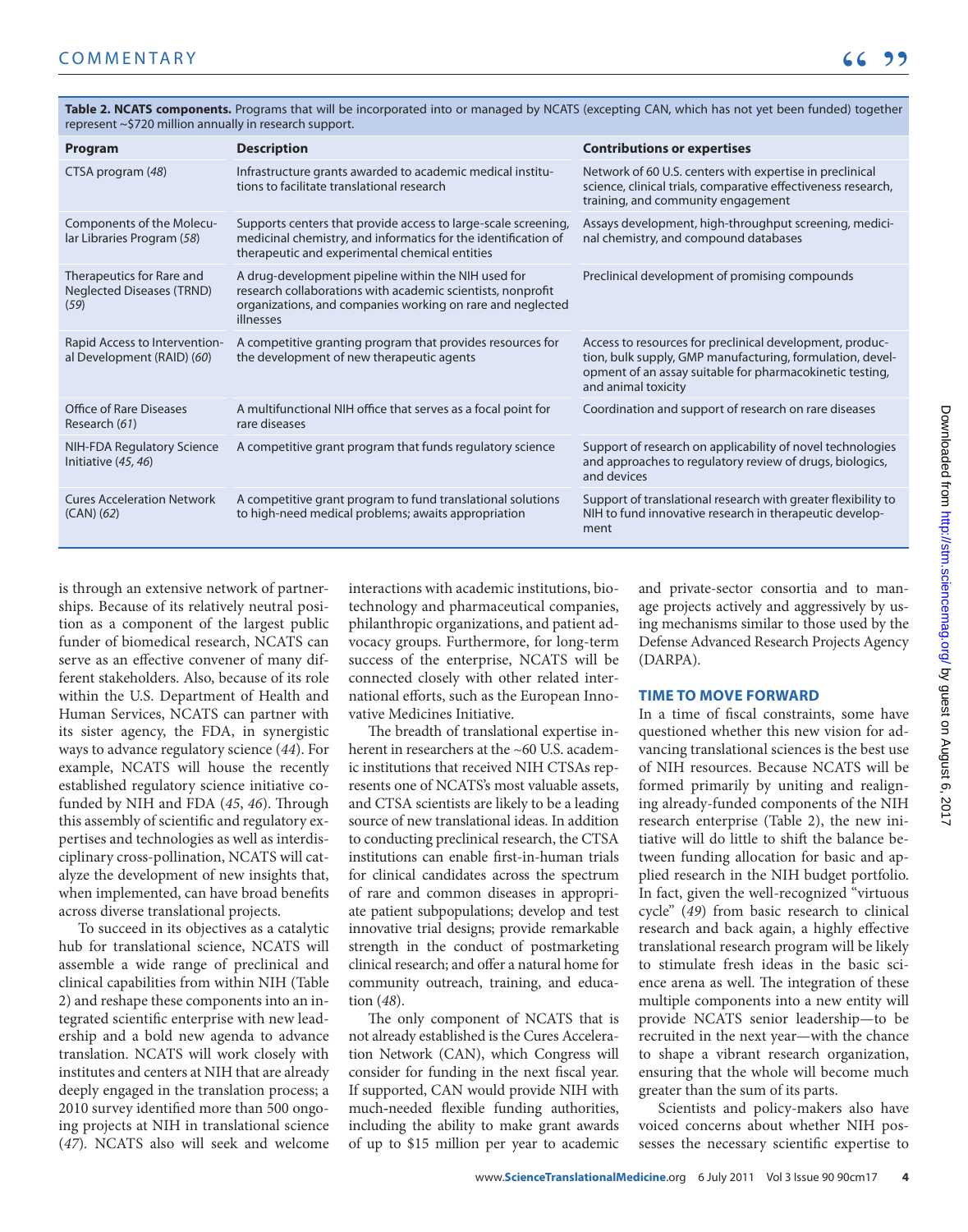make useful contributions to translational science or whether such efforts should be left to the private sector. However, NIH investigators have often played roles well beyond target discovery, including successful pursuit of therapeutics through clinical trials and FDA approval (*50*). In fact, NIHsupported investigators derived fully 20% of the new molecular entities granted priority review by the FDA between 1990 and 2007 (*51*). NIH has also played a critical role in the development of biologics (*52*, *53*) and vaccines (*52*, *54*), as well as in the invention of devices (*52*, *55*). In all of these examples, partnerships with the private sector have been essential for ultimate success.

The decision to focus the NCATS mission on the actual science of the translational process will distinguish it from other current public or private enterprises and make it abundantly clear that NIH is not attempting to become a drug development company. In fact, NCATS will avoid taking on any projects of immediate commercial interest. .<br>The new center will instead seek to invest in the kind of science that creates powerful new tools and technologies that can be adopted widely by researchers in public and private sectors to streamline and derisk the therapeutic development process.

Some have asked whether it is appropriate for taxpayer dollars to facilitate the success of commercial enterprise. However, medical advances that benefit the public generally arise from NIH**-**funded biomedical research only if actual products are developed and brought to market—and partnerships with the private sector are essential for this translation to succeed. For its part, NCATS plans to concentrate its efforts primarily in the precompetitive space, in which intellectual property claims are expected to be limited. NCATS will need to play an educational role in helping to sharpen the focus of the American public and U.S. policy-makers on the discipline of translational science.

Through partnerships that capitalize on our respective strengths, NIH, academia, philanthropy, patient advocates, and the private sector can take full advantage of the promise of translational science to deliver solutions to the millions of people who await new and better ways to detect, treat, and prevent disease. So, let us embark on this new adventure with eyes wide open—recognizing the tremendous scientific challenges and acknowledging the difficulties posed by fiscal constraints, yet fixing our vision on the possibility of profound benefits for humankind. Opportunities to advance the discipline of translational science have never been better. We must move forward now. Science and society cannot afford to do otherwise.

#### **REFERENCES AND NOTES**

- 1. B. Munos, Lessons from 60 years of pharmaceutical innovation. *Nat. Rev. Drug Discov.* **8**, 959–968 (2009).
- 2. S. M. Paul, D. S. Mytelka, C. T. Dunwiddie, C. C. Persinger, B. H. Munos, S. R. Lindborg, A. L. Schacht, How to improve R&D productivity: The pharmaceutical industry's grand challenge. *Nat. Rev. Drug Discov.* **9**, 203–214 (2010).
- 3. M. S. Brown, J. L. Goldstein, A receptor-mediated pathway for cholesterol homeostasis. *Science* **232**, 34–47 (1986).
- 4. J. Axelrod, L. G. Whitby, G. Hertting, Effect of psychotropic drugs on the uptake of H3-norepinephrine by tissues. *Science* **133**, 383–384 (1961).
- 5. R. P. Ahlquist, A study of the adrenotropic receptors. *Am. J. Physiol.* **153**, 586–600 (1948).
- 6. A.Wlodawer, M. Miller, M.Jaskólski, B. K. Sathyanarayana, E. Baldwin, I. T. Weber, L. M. Selk, L. Clawson, J. Schneider, S. B. Kent, Conserved folding in retroviral proteases: Crystal structure of a synthetic HIV-1 protease. *Science* **245**, 616–621 (1989).
- 7. T. A. Manolio, Genomewide association studies and assessment of the risk of disease. *N. Engl. J. Med.* **363**, 166–176 (2010).
- 8. National Human Genome Research Institute, *A Catalog of Published Genome-Wide Association Studies.* http:// www.genome.gov/gwastudies.
- 9. Online Mendelian Inheritance in Man, http://www.ncbi. nlm.nih.gov/omim/.
- 10. Pharmaceutical Research and Manufacturers of America, *Pharmaceutical Industry Profile 2010* (PhRMA, Washington, DC, 2011); available at http://www.phrma.org/sites/ default/files/159/profile\_2010\_final.pdf.
- 11. D. Wilson, Drug firms face billions in losses in '11 as patents end. *The New York Times* (7 March 2011). http:// www.nytimes.com/2011/03/07/business/07drug.html.
- 12. Ernst &Young, Beyond borders: Global biotechnology report 2010 (Ernst & Young, New York, 2010). http://www. ey.com/publication/vwluassets/beyond\_borders/\$file/ beyond\_borders\_2010.pdf.
- 13. F. S. Collins, M. Morgan, A. Patrinos, The Human Genome Project: Lessons from large-scale biology. *Science* **300**, 286–290 (2003).
- 14. Battelle Technology Partnership Practice, *Economic Impact of the Human Genome Project* (Battelle, Columbus, OH, 2011). http://www.battelle.org/publications/ humangenomeproject.pdf.
- 15. E. Birney, J. A. Stamatoyannopoulos, A. Dutta, R. Guigó, T. R. Gingeras, E. H. Margulies, Z. Weng, M. Snyder, E. T. Dermitzakis, R. E. Thurman, M. S. Kuehn, C. M. Taylor, S. Neph, C. M. Koch, S. Asthana, A. Malhotra, I. Adzhubei, J. A. Greenbaum, R. M. Andrews, P. Flicek, P. J. Boyle, H. Cao, N. P. Carter, G. K. Clelland, S. Davis, N. Day, P. Dhami, S. C. Dillon, M. O. Dorschner, H. Fiegler, P. G. Giresi, J. Goldy, M. Hawrylycz, A. Haydock, R. Humbert, K. D. James, B. E. Johnson, E. M. Johnson, T. T. Frum, E. R. Rosenzweig, N. Karnani, K. Lee, G. C. Lefebvre, P. A. Navas, F. Neri, S. C. Parker, P. J. Sabo, R. Sandstrom, A. Shafer, D. Vetrie, M. Weaver, S. Wilcox, M. Yu, F. S. Collins, J. Dekker, J. D. Lieb, T. D. Tullius, G. E. Crawford, S. Sunyaev, W. S. Noble, I. Dunham, F. Denoeud, A. Reymond, P. Kapranov, J. Rozowsky, D. Zheng, R. Castelo, A. Frankish, J. Harrow, S. Ghosh, A. Sandelin, I. L. Hofacker, R. Baertsch, D. Keefe, S. Dike, J. Cheng, H. A. Hirsch, E. A. Sekinger, J. Lagarde, J. F. Abril, A. Shahab, C. Flamm, C. Fried, J. Hackermüller, J. Hertel, M. Lindemeyer, K. Missal, A. Tanzer, S. Washietl, J. Korbel,

O. Emanuelsson, J. S. Pedersen, N. Holroyd, R. Taylor, D. Swarbreck, N. Matthews, M. C. Dickson, D. J. Thomas, M. T. Weirauch, J. Gilbert, J. Drenkow, I. Bell, X. Zhao, K. G. Srinivasan, W. K. Sung, H. S. Ooi, K. P. Chiu, S. Foissac, T. Alioto, M. Brent, L. Pachter, M. L. Tress, A. Valencia, S. W. Choo, C. Y. Choo, C. Ucla, C. Manzano, C. Wyss, E. Cheung, T. G. Clark, J. B. Brown, M. Ganesh, S. Patel, H. Tammana, J. Chrast, C. N. Henrichsen, C. Kai, J. Kawai, U. Nagalakshmi, J. Wu, Z. Lian, J. Lian, P. Newburger, X. Zhang, P. Bickel, J. S. Mattick, P. Carninci, Y. Hayashizaki, S. Weissman, T. Hubbard, R. M. Myers, J. Rogers, P. F. Stadler, T. M. Lowe, C. L. Wei, Y. Ruan, K. Struhl, M. Gerstein, S. E. Antonarakis, Y. Fu, E. D. Green, U. Karaöz, A. Siepel, J. Taylor, L. A. Liefer, K. A. Wetterstrand, P. J. Good, E. A. Feingold, M. S. Guyer, G. M. Cooper, G. Asimenos, C. N. Dewey, M. Hou, S. Nikolaev, J. I. Montoya-Burgos, A. Löytynoja, S. Whelan, F. Pardi, T. Massingham, H. Huang, N. R. Zhang, I. Holmes, J. C. Mullikin, A. Ureta-Vidal, B. Paten, M. Seringhaus, D. Church, K. Rosenbloom, W. J. Kent, E. A. Stone, S. Batzoglou, N. Goldman, R. C. Hardison, D. Haussler, W. Miller, A. Sidow, N. D. Trinklein, Z. D. Zhang, L. Barrera, R. Stuart, D. C. King, A. Ameur, S. Enroth, M. C. Bieda, J. Kim, A. A. Bhinge, N.Jiang, J. Liu, F.Yao, V. B. Vega, C. W. Lee, P. Ng, A. Shahab, A. Yang, Z. Moqtaderi, Z. Zhu, X. Xu, S. Squazzo, M. J. Oberley, D. Inman, M. A. Singer, T. A. Richmond, K. J. Munn, A. Rada-Iglesias, O. Wallerman, J. Komorowski, J. C. Fowler, P. Couttet, A. W. Bruce, O. M. Dovey, P. D. Ellis, C. F. Langford, D. A. Nix, G. Euskirchen, S. Hartman, A. E. Urban, P. Kraus, S. Van Calcar, N. Heintzman, T. H. Kim, K. Wang, C. Qu, G. Hon, R. Luna, C. K. Glass, M. G. Rosenfeld, S. F. Aldred, S. J. Cooper, A. Halees, J. M. Lin, H. P. Shulha, X. Zhang, M. Xu, J. N. Haidar, Y. Yu, Y. Ruan, V. R. Iyer, R. D. Green, C. Wadelius, P. J. Farnham, B. Ren, R. A. Harte, A. S. Hinrichs, H. Trumbower, H. Clawson, J. Hillman-Jackson, A. S. Zweig, K. Smith, A. Thakkapallayil, G. Barber, R. M. Kuhn, D. Karolchik, L. Armengol, C. P. Bird, P. I. de Bakker, A. D. Kern, N. Lopez-Bigas, J. D. Martin, B. E. Stranger, A.Woodroffe, E. Davydov, A. Dimas, E. Eyras, I. B. Hallgrímsdóttir, J. Huppert, M. C. Zody, G. R. Abecasis, X. Estivill, G. G. Bouffard, X. Guan, N. F. Hansen, J. R. Idol, V. V. Maduro, B. Maskeri, J. C. McDowell, M. Park, P. J. Thomas, A. C. Young, R. W. Blakesley, D. M. Muzny, E. Sodergren, D. A. Wheeler, K. C. Worley, H. Jiang, G. M. Weinstock, R. A. Gibbs, T. Graves, R. Fulton, E. R. Mardis, R. K. Wilson, M. Clamp, J. Cuff, S. Gnerre, D. B. Jaffe, J. L. Chang, K. Lindblad-Toh, E. S. Lander, M. Koriabine, M. Nefedov, K. Osoegawa, Y. Yoshinaga, B. Zhu, P. J. de Jong, ENCODE Project Consortium, NISC Comparative Sequencing Program, Baylor College of Medicine Human Genome Sequencing Center, Washington University Genome Sequencing Center, Broad Institute, Children's Hospital Oakland Research Institute, Identification and analysis of functional elements in 1% of the human genome by the ENCODE pilot project. *Nature* **447**, 799–816 (2007).

- 16. The Genotype-Tissue Expression (GTEx) Project, http:// www.genome.gov/gtex/.
- 17. E. S. Lander, Initial impact of the sequencing of the human genome. *Nature* **470**, 187–197 (2011).
- 18. J. C. Cohen, E. Boerwinkle, T. H. Mosley Jr., H. H. Hobbs, Sequence variations in PCSK9, low LDL, and protection against coronary heart disease. *N. Engl. J. Med.* **354**, 1264–1272 (2006).
- 19. C. M. Dobson, Chemical space and biology. *Nature* **432**, 824–828 (2004).
- 20. D. J. Newman, G. M. Cragg, Natural products as sources of new drugs over the last 25 years. *J. Nat. Prod.* **70**, 461– 477 (2007).
- 21. G. Schneider, Virtual screening: An endless staircase? *Nat. Rev. Drug Discov.* **9**, 273–276 (2010).
- 22. P. Greaves, A. Williams, M. Eve, First dose of potential new medicines to humans: How animals help. *Nat. Rev. Drug Discov.* **3**, 226–236 (2004).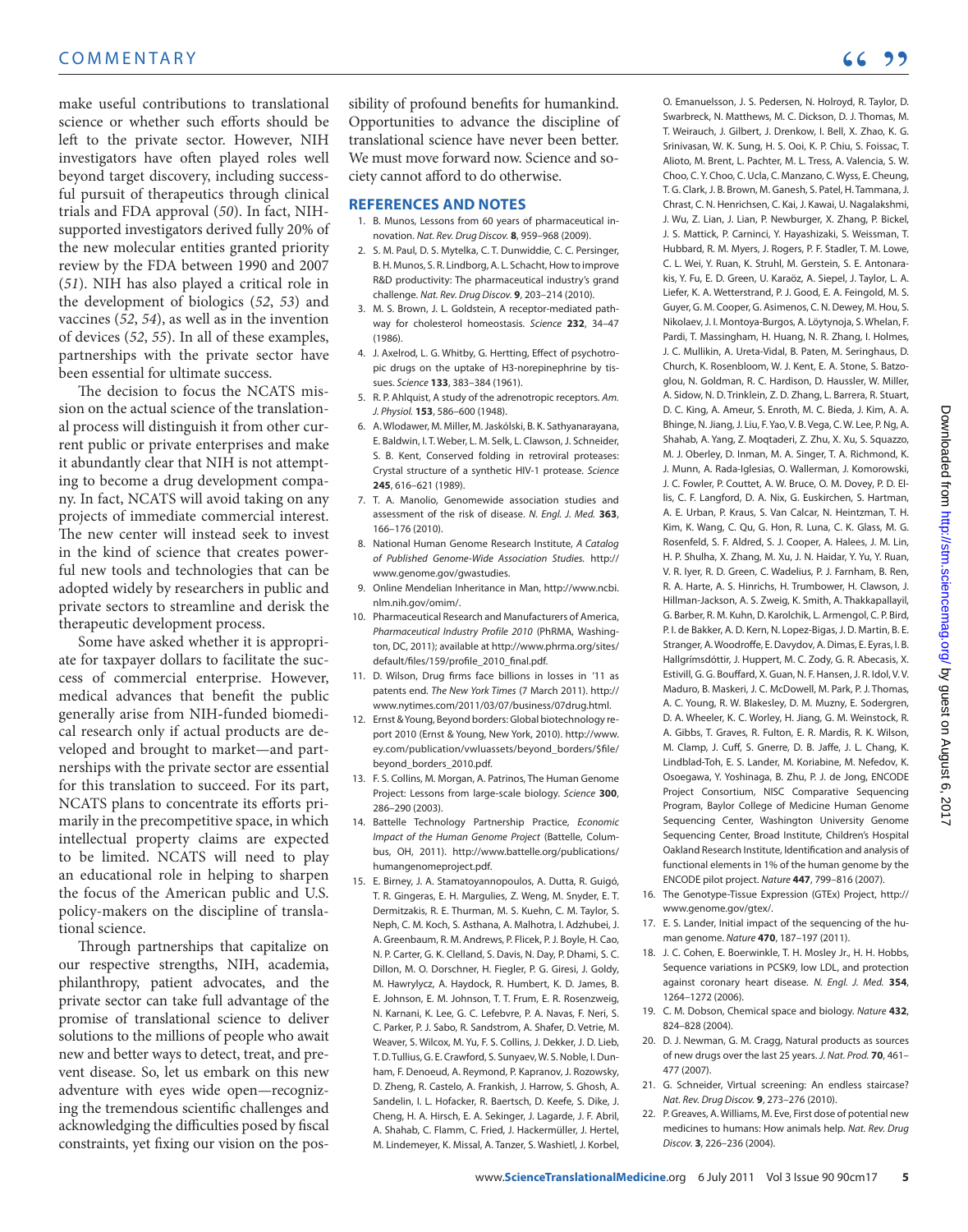- 23. S. J. Shukla, R. Huang, C. P. Austin, M. Xia, The future of toxicity testing: A focus on in vitro methods using a quantitative high-throughput screening platform. *Drug Discov. Today* **15**, 997–1007 (2010).
- 24. F. S. Collins, G. M. Gray, J. R. Bucher, Toxicology. Transforming environmental health protection. *Science* **319**, 906–907 (2008).
- 25. H. Inoue, S. Yamanaka, The use of induced pluripotent stem cells in drug development. *Clin. Pharmacol. Ther.* **89**, 655–661 (2011).
- 26. D. G.Warnock, C. C. Peck, A roadmap for biomarker qualifi cation. *Nat. Biotechnol.* **28**, 444–445 (2010).
- 27. The Biomarkers Consortium, http://www. biomarkersconsortium.org/.
- 28. M. de Jong, T. Maina, Of mice and humans: Are they the same?—Implications in cancer translational research. *J. Nucl. Med.* **51**, 501–504 (2010).
- 29. H. Geerts, Of mice and men: Bridging the translational disconnect in CNS drug discovery. *CNS Drugs* **23**, 915– 926 (2009).
- 30. R. Weissleder, M. J. Pittet, Imaging in the era of molecular oncology. *Nature* **452**, 580–589 (2008).
- 31. K. Lan, W. Jia, An integrated metabolomics and pharmacokinetics strategy for multi-component drugs evaluation. *Curr. Drug Metab.* **11**, 105–114 (2010).
- 32. S. V. Rajkumar, E. Blood, D. Vesole, R. Fonseca, P. R. Greipp, Eastern Cooperative Oncology Group, Phase III clinical trial of thalidomide plus dexamethasone compared with dexamethasone alone in newly diagnosed multiple myeloma: A clinical trial coordinated by the Eastern Cooperative Oncology Group. *J. Clin. Oncol.* **24**, 431–436 (2006).
- 33. B. S. Brooke, J. P. Habashi, D. P. Judge, N. Patel, B. Loeys, H. C. Dietz 3rd, Angiotensin II blockade and aortic-root dilation in Marfan's syndrome. *N. Engl. J. Med.* **358**, 2787– 2795 (2008).
- 34. R. Huang, N. Southall, Y. Wang, A. Yasgar, P. Shinn, A. Jadhav, D.-T. Nguyen, C. P. Austin, The NCGC pharmaceutical collection: A comprehensive resource of clinically approved drugs enabling repurposing and chemical genomics. *Sci. Transl. Med.* **3**, 80ps16 (2011).
- 35. F. S. Collins, Mining for therapeutic gold. *Nat. Rev. Drug Discov.* **10**, 397 (2011).
- 36. D. Jones, Adaptive trials receive boost. *Nat. Rev. Drug Discov.* **9**, 345–348 (2010).
- 37. J. Woodcock, Chutes and ladders on the critical path: Comparative effectiveness, product value, and the use of

biomarkers in drug development. *Clin. Pharmacol. Ther.* **86**, 12–14 (2009).

- 38. J. Jia, F. Zhu, X. Ma, Z. Cao, Y. Li, Y. Z. Chen, Mechanisms of drug combinations: Interaction and network perspectives. *Nat. Rev. Drug Discov.* **8**, 111–128 (2009).
- 39. Food and Drug Administration, *Draft Guidance for Industry Codevelopment of Two or More Unmarketed Investigational Drugs for Use in Combination* (FDA, Silver Spring, *MD,* 2010); available at http://www.fda.gov/downloads/ drugs/guidancecomplianceregulatoryinformation/ guidances/ucm236669.pdf.
- 40. J. Woodcock, J. P. Griffin, R. E. Behrman, Development of novel combination therapies. *N. Engl. J. Med.* **364**, 985– 987 (2011).
- 41. A. D. Barker, C. C. Sigman, G. J. Kelloff, N. M. Hylton, D. A. Berry, L. J. Esserman, I-SPY 2: An adaptive breast cancer trial design in the setting of neoadjuvant chemotherapy. *Clin. Pharmacol. Ther.* **86**, 97–100 (2009).
- 42. L. Corey, G. J. Nabel, C. Dieffenbach, P. Gilbert, B. F. Haynes, M. Johnston, J. Kublin, H. C. Lane, G. Pantaleo, L. J. Picker, A. S. Fauci, HIV-1 vaccines and adaptive trial designs. *Sci. Transl. Med.* **3**, 79ps13 (2011).
- 43. M. S. Lauer, F. S. Collins, Using science to improve the nation's health system: NIH's commitment to comparative effectiveness research. *JAMA* **303**, 2182–2183 (2010).
- 44. M. A. Hamburg, F. S. Collins, The path to personalized medicine. *N. Engl. J. Med.* **363**, 301–304 (2010).
- 45. The NIH Common Fund, Regulatory Science, NIH. http:// commonfund.nih.gov/regulatoryscience.
- 46. FDA-NIH Joint Leadership Council Charter, FDA. http://www.fda.gov/scienceresearch/specialtopics/ regulatoryscience/ucm201654.htm.
- 47. FY 2012 NIH Budget Roll-out, NIH. http://www.nih.gov/ about/director/budgetrequest/fy2012budgetslides.pdf.
- 48. S. J. Steele, Working with the CTSA Consortium: What we bring to the table. *Sci. Transl. Med.* **2**, 63mr5 (2010).
- 49. S. A. Wartman, Toward a virtuous cycle: The changing face of academic health centers. *Acad. Med.* **83**, 797–799 (2008).
- 50. M. A. Fischl, D. D. Richman, M. H. Grieco, M. S. Gottlieb, P. A. Volberding, O. L. Laskin, J. M. Leedom, J. E. Groopman, D. Mildvan, R. T. Schooley, G. G. Jackson, D. T. Durack, D. King, The efficacy of azidothymidine (AZT) in the treatment of patients with AIDS and AIDS-related complex. A double-blind, placebo-controlled trial. *N. Engl. J. Med.* **317**, 185–191 (1987).
- 51. A.J. Stevens, J. J.Jensen, K.Wyller, P. C. Kilgore, S. Chatterjee, M. L. Rohrbaugh, The role of public-sector research in the discovery of drugs and vaccines. *N. Engl. J. Med.* **364**, 535–541 (2011).
- 52. FDA Approved Products Developed with Technologies from the NIH Intramural Research Program (1991–2009), NIH; available at http://www.ott.nih.gov/about\_nih/ fda\_approved\_products.aspx.
- 53. N. W. Barton, R. O. Brady, J. M. Dambrosia, A. M. Di Bisceglie, S. H. Doppelt, S. C. Hill, H. J. Mankin, G. J. Murray, R. I. Parker, C. E. Argoff, R. P. Grewal, K.-T. Yu, Replacement therapy for inherited enzyme deficiency—Macrophagetargeted glucocerebrosidase for Gaucher's disease. *N. Engl. J. Med.* **324**, 1464–1470 (1991).
- 54. R. Schneerson, J. B. Robbins, J. C. Parke, Jr, C. Bell, J. J. Schlesselman, A. Sutton, Z. Wang, G. Schiffman, A. Karpas, J. Shiloach, Quantitative and qualitative analyses of serum antibodies elicited in adults by Haemophilus influenzae type b and pneumococcus type 6A capsular polysaccharide-tetanus toxoid conjugates. *Infect. Immun.* **52**, 519–528 (1986).
- 55. B. S. Wilson, C. C. Finley, D. T. Lawson, R. D. Wolford, D. K. Eddington, W. M. Rabinowitz, Better speech recognition with cochlear implants. *Nature* **352**, 236–238 (1991).
- 56. The Pharmacogenomics Knowledge Base. http://www. pharmgkb.org.
- 57. Literature analysis by R. Ranganathan and C. Woods.
- 58. Molecular Libraries Program. NIH, http://mli.nih.gov/mli.
- 59. Therapeutics for Rare and Neglected Diseases, NIH. http://trnd.nih.gov.
- 60. NIH Rapid Access to Interventional Development. http:// commonfund.nih.gov/raid.
- 61. Office of Rare Diseases Research, NIH. http://rarediseases.info.nih.gov.
- 62. E. G. Nabel, On board with the Cures Acceleration Network. *Sci. Transl. Med.* **2**, 32ed2 (2010).
- 63. **Acknowledgments:** I thank numerous colleagues for helpful comments on this essay, including C. Austin, T. Fauci, J. Goldstein, K. Hudson, E. Lander, S. Paul, L. Tabak, and H. Varmus. I also thank R. Ranganathan and C. Woods for the analysis included in Table 1 and R. Ranganathan and R. Kolberg for assistance in manuscript preparation.

#### 10.1126/scitranslmed.3002747

**Citation:** F. S. Collins, Reengineering translational science: The time is right. *Sci. Transl. Med.* **3**, 90cm17 (2011).